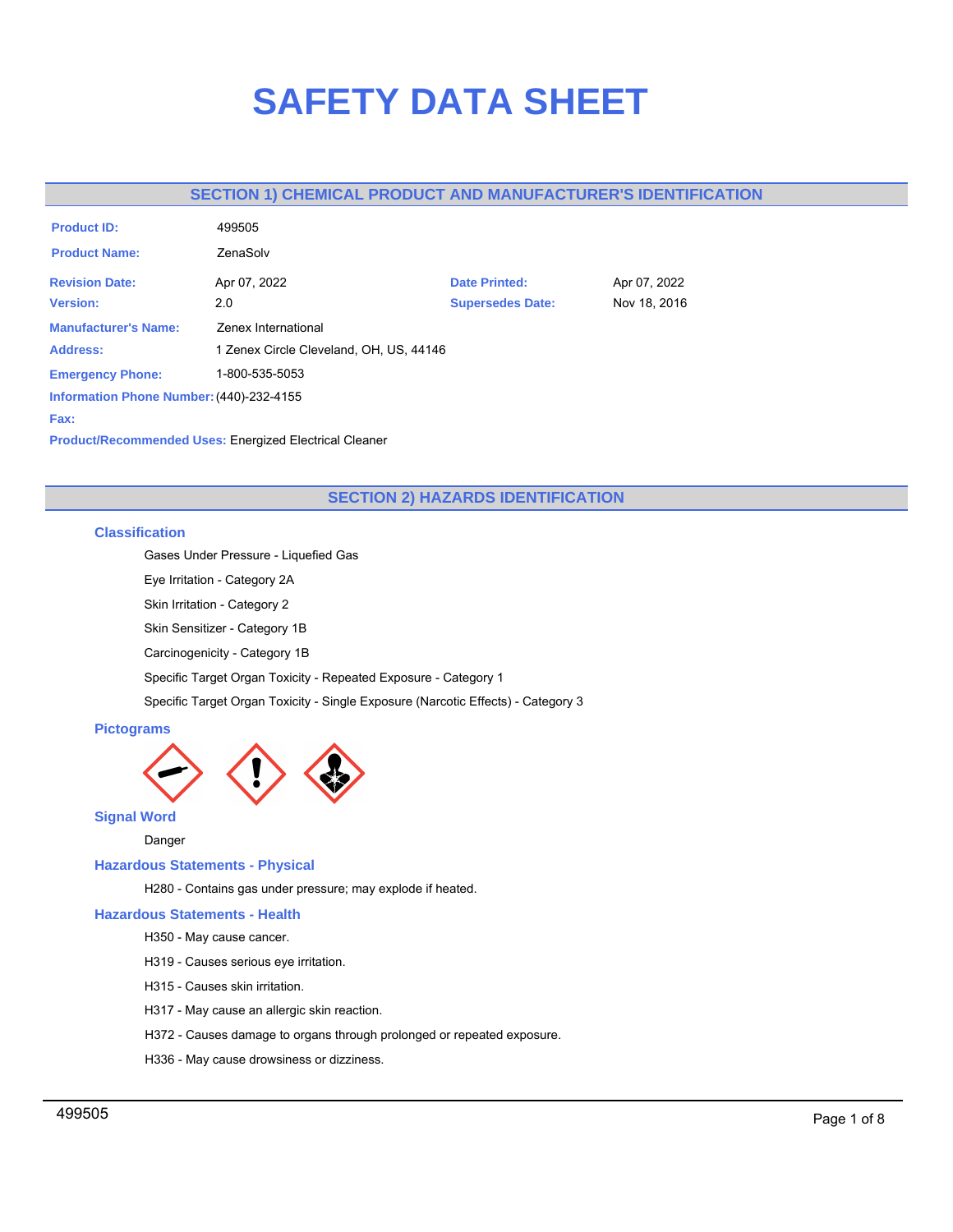## **Precautionary Statements - General**

- P101 If medical advice is needed, have product container or label at hand.
- P102 Keep out of reach of children.
- P103 Read label before use.

#### **Precautionary Statements - Prevention**

- P201 Obtain special instructions before use.
- P202 Do not handle until all safety precautions have been read and understood.
- P270 Do not eat, drink or smoke when using this product.
- P280 Wear protective gloves, protective clothing, eye protection and face protection.
- P264 Wash thoroughly after handling.
- P272 Contaminated work clothing should not be allowed out of the workplace.
- P260 Do not breathe mist, vapors or spray.
- P271 Use only outdoors or in a well-ventilated area.

## **Precautionary Statements - Response**

P308 + P313 - IF exposed or concerned: Get medical attention.

P314 - Get medical attention if you feel unwell.

P305 + P351 + P338 - IF IN EYES: Rinse cautiously with water for several minutes. Remove contact lenses, if present and easy to do. Continue rinsing.

P337 + P313 - If eye irritation persists: Get medical attention.

P302 + P352 - IF ON SKIN: Wash with plenty of soap and water.

P362 + P364 - Take off contaminated clothing and wash it before reuse.

P333 + P313 - If skin irritation or a rash occurs: Get medical attention.

P304 + P340 - IF INHALED: Remove person to fresh air and keep comfortable for breathing.

P312 - Call a POISON CENTER or doctor if you feel unwell.

#### **Precautionary Statements - Storage**

P410 + P412 - Protect from sunlight. Do not expose to temperatures exceeding 50°C / 122°F.

P403 + P405 - Store in a well-ventilated place. Store locked up.

#### **Precautionary Statements - Disposal**

P501 - Dispose of contents and container in accordance with local, regional, national and international regulations.

## **SECTION 3) COMPOSITION, INFORMATION ON INGREDIENTS**

| <b>CAS</b>       | <b>Chemical Name</b>  | <b>% By Weight</b> |
|------------------|-----------------------|--------------------|
| $ 0000127-18-4 $ | Tetrachloroethylene   | 68% - 100%         |
| $ 0000124-38-9 $ | Carbon Dioxide        | $1.2\% - 3\%$      |
| 0000056-23-5     | ICarbon Tetrachloride | $0.1\%$ - 2%       |

Specific chemical identity and/or exact percentage (concentration) of the composition has been withheld to protect confidentiality.

## **SECTION 4) FIRST-AID MEASURES**

#### **Inhalation**

Remove source of exposure or move person to fresh air and keep comfortable for breathing. If exposed/If you feel unwell/If concerned: Call a POISON CONTROL CENTER/doctor. Eliminate all ignition sources if safe to do so.

#### **Eye Contact**

Rinse eyes cautiously with lukewarm, gently flowing water for 15 minutes, while holding the eyelids open. Remove contact lenses, if present and easy to do. Take care not to rinse contaminated water into the unaffected eye or onto the face. If eye irritation persists: Get medical advice/attention.

## **Skin Contact**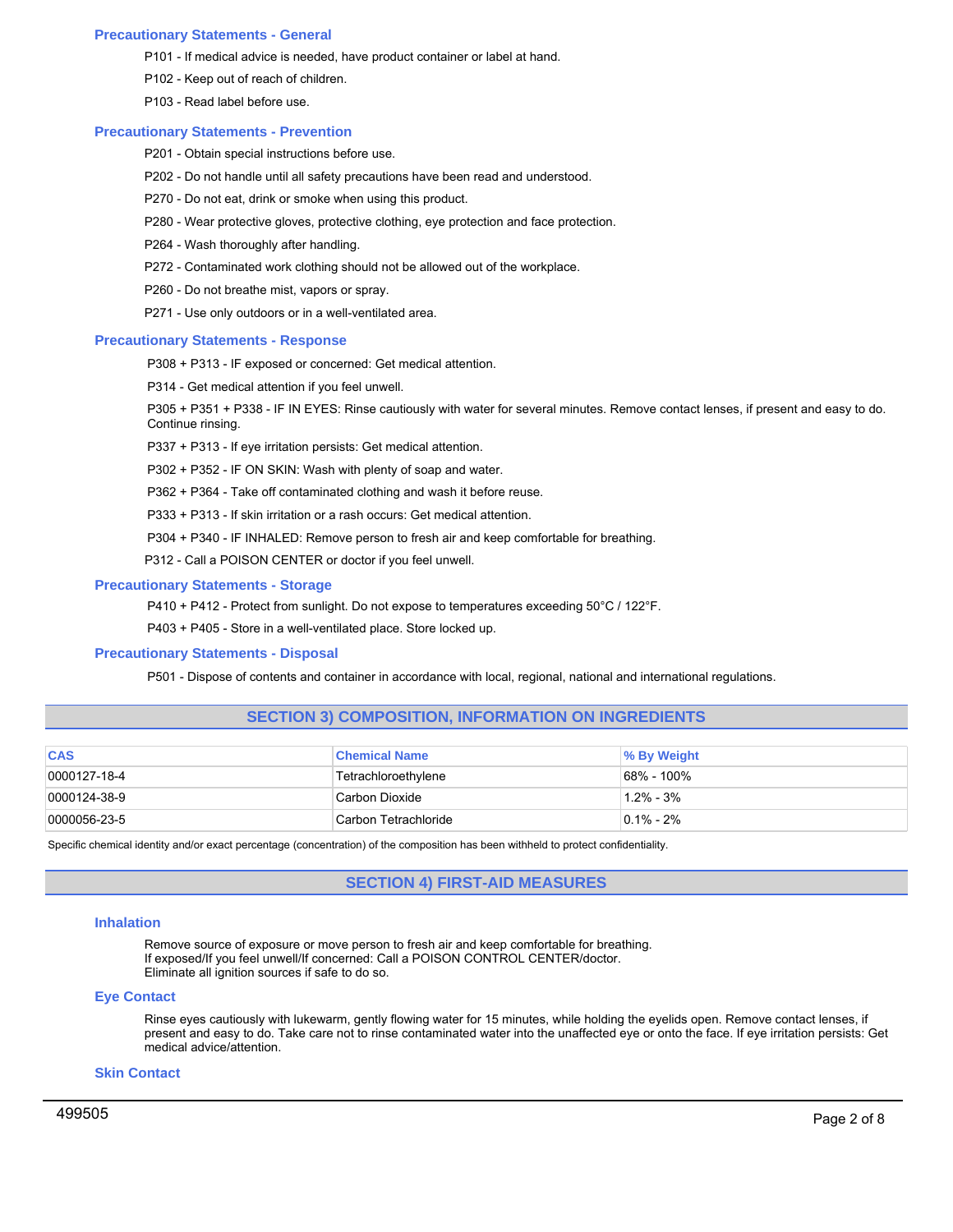Take off immediately all contaminated clothing, shoes and leather goods (e.g. watchbands, belts). Wash with plenty of lukewarm, gently flowing water for a duration of 15-20 minutes. If skin irritation persists: Get medical advice/attention. Wash contaminated clothing before re-use. IF exposed or concerned: Get medical advice/attention.

#### **Ingestion**

Immediately call a POISON CENTER or doctor. Do NOT induce vomiting. If vomiting occurs naturally, lie on your side, in the recovery position.

#### **Most Important Symptoms/Effects, Acute and Delayed**

## No data available.

#### **Indication of Immediate Medical Attention and Special Treatment Needed**

No data available.

# **SECTION 5) FIRE-FIGHTING MEASURES**

#### **Suitable Extinguishing Media**

Dry chemical, foam, carbon dioxide. Water spray may be useful in minimizing or dispersing vapors and to protect personnel. Carbon dioxide can displace oxygen. Use caution when applying carbon dioxide in confined spaces. Simultaneous use of foam and water on the same surface is to be avoided as water destroys the foam. Sand or earth may be used for small fires only.

Do not direct a solid stream of water or foam into hot, burning pools this may results in frothing and increase fire intensity.

#### **Unsuitable Extinguishing Media**

#### No data available.

#### **Specific Hazards in Case of Fire**

Contents under pressure. Keep away from ignition sources and open flames. Exposure of containers to extreme heat and flames can cause them to rupture often with violent force. Product is highly flammable and forms explosive mixtures with air, oxygen, and all oxidizing agents. Vapors are heavier than air and may travel along surfaces to remote ignition sources and flash back.

During a fire, irritating and highly toxic gases may be generated during combustion or decomposition. High temperatures can cause sealed containers to rupture due to a build up of internal pressure. Cool with water. Empty containers retain product residue which may exhibit hazards of material, therefore do not pressurize, cut, glaze, weld or use for any other purposes. Container could potentially burst or be punctured upon mechanical impact, releasing flammable vapors.

#### **Fire-Fighting Procedures**

Isolate immediate hazard area and keep unauthorized personnel out. Stop spill/release if it can be done safely. Move undamaged containers from immediate hazard area if it can be done safely. Water spray may be useful in minimizing or dispersing vapors and to protect personnel. Water may be ineffective but can be used to cool containers exposed to heat or flame. Caution should be exercised when using water or foam as frothing may occur, especially if sprayed into containers of hot, burning liquid.

Do not direct a solid stream of water or foam into burning material; this may cause spattering and spread the fire.

#### **Special Protective Actions**

Wear goggles and use a self-contained breathing apparatus. If water is used, fog nozzles are preferred.

## **SECTION 6) ACCIDENTAL RELEASE MEASURES**

#### **Emergency Procedure**

ELIMINATE all ignition sources (no smoking, flares, sparks or flames in immediate area). Do not touch or walk through spilled material. Isolate hazard area and keep unnecessary people away. Remove all possible sources of ignition in the surrounding area. Notify authorities if any exposure to the general public or the environment occurs or is likely to occur.

#### **Recommended Equipment**

See section 8 for specifics on personal protective equipment (PPE).

#### **Personal Precautions**

Avoid breathing vapor. Avoid contact with skin, eye or clothing. ELIMINATE all ignition sources (no smoking, flares, sparks, or flames in immediate area). Do not touch damaged containers or spilled materials unless wearing appropriate protective clothing.

#### **Environmental Precautions**

Stop spill/release if it can be done safely. Prevent spilled material from entering sewers, storm drains, other unauthorized drainage systems and natural waterways by using sand, earth, or other appropriate barriers.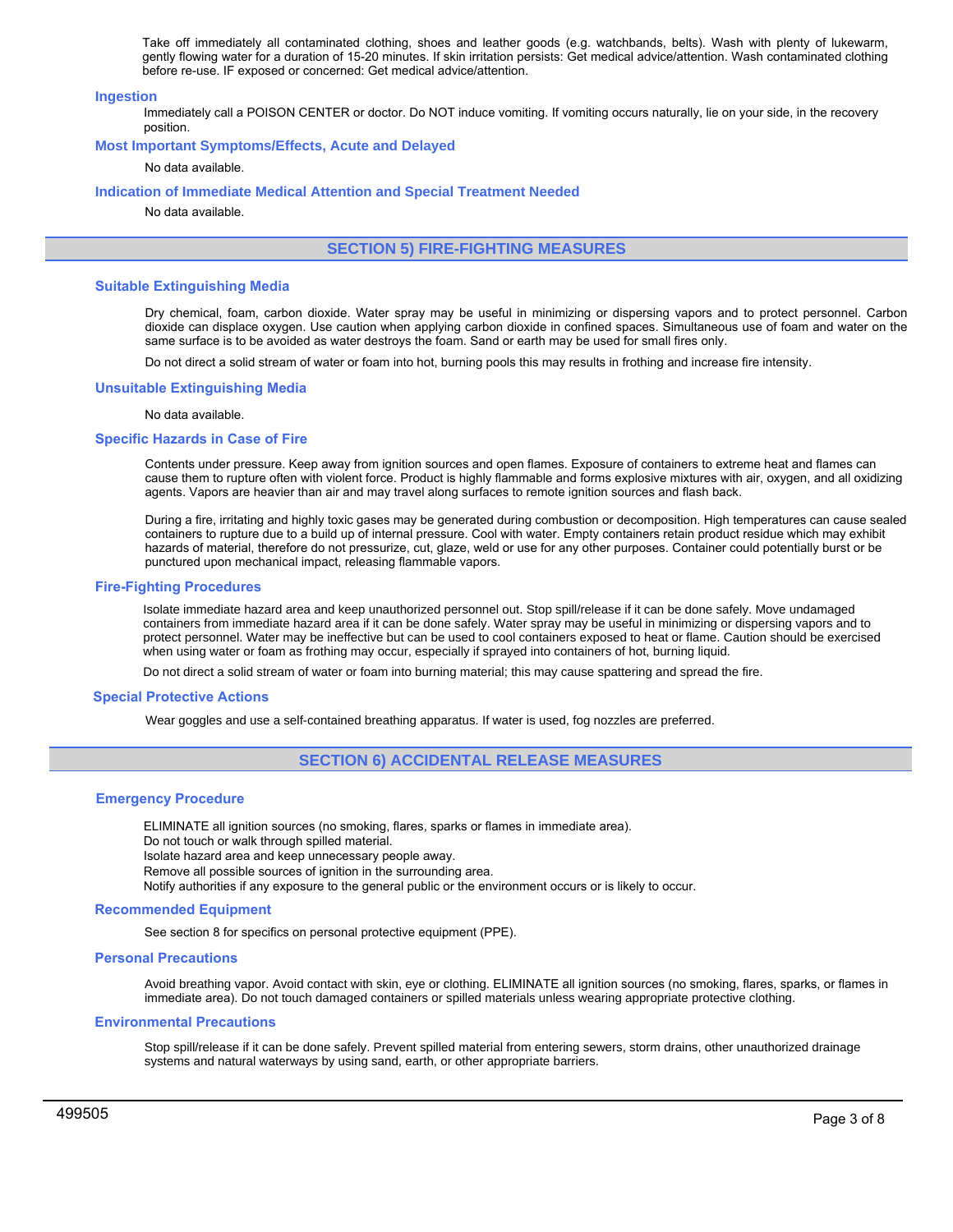## **Methods and Materials for Containment and Cleaning Up**

Absorb liquids in vermiculite, dry sand, earth or similar inert material and deposit in sealed containers for disposal.

## **SECTION 7) HANDLING AND STORAGE**

## **General**

Wash hands after use. Do not get in eyes, on skin or on clothing. Do not breathe vapors or mists. Use good personal hygiene practices. Eating, drinking and smoking in work areas is prohibited. Remove contaminated clothing and protective equipment before entering eating areas. Eyewash stations and showers should be available in areas where this material is used and stored.

#### **Ventilation Requirements**

Use only with adequate ventilation to control air contaminants to their exposure limits. The use of local ventilation is recommended to control emissions near the source.

## **Storage Room Requirements**

Do not cut, drill, grind, weld, or perform similar operations on or near containers. Do not pressurize containers to empty them.

Store at temperatures below 120°F.

**SECTION 8) EXPOSURE CONTROLS/PERSONAL PROTECTION**

#### **Eye Protection**

Wear eye protection with side shields or goggles. Wear indirect-vent, impact and splash resistant goggles when working with liquids. If additional protection is needed for entire face, use in combination with a face shield.

## **Skin Protection**

Use of gloves approved to relevant standards made from the following materials may provide suitable chemical protection: PVC, neoprene or nitrile rubber gloves. Suitability and durability of a glove is dependent on usage, e.g. frequency and duration of contact, chemical resistance of glove material, glove thickness, dexterity. Always seek advice from glove suppliers. Contaminated gloves should be replaced. Use of an apron and over- boots of chemically impervious materials such as neoprene or nitrile rubber is recommended to avoid skin sensitization. The type of protective equipment must be selected according to the concentration and amount of the dangerous substance at the specific workplace. Launder soiled clothes or properly disposed of contaminated material, which cannot be decontaminated.

#### **Respiratory Protection**

If engineering controls do not maintain airborne concentrations to a level which is adequate to protect worker, a respiratory protection program that meets or is equivalent to OSHA 29 CFR 1910.134 and ANSI Z88.2 should be followed.

#### **Appropriate Engineering Controls**

Provide exhaust ventilation or other engineering controls to keep the airborne concentrations of vapors below their respective threshold limit value.

| <b>Chemical</b><br><b>Name</b> | <b>TWA</b><br><b>OSHA</b><br>(mg/m3) | <b>OSHA TWA</b><br>(ppm) | <b>OSHA STEL</b><br>(mg/m3) | <b>OSHA STEL</b><br>(ppm)                | <b>OSHA</b><br><b>Carcinogen</b> | <b>Skin</b><br><b>OSHA</b><br>designation | <b>OSHA Tables</b><br>(Z1, Z2, Z3) | <b>ACGIH TWA</b><br>(mg/m3) |
|--------------------------------|--------------------------------------|--------------------------|-----------------------------|------------------------------------------|----------------------------------|-------------------------------------------|------------------------------------|-----------------------------|
| Carbon Tetra-<br>chloride      |                                      | 10 $(a)$<br>25ceiling    |                             | 200ppm /5min.<br>in any 3 hrs.           |                                  |                                           |                                    |                             |
| Carbon Dioxide                 | 9000                                 | 5000                     |                             |                                          |                                  |                                           |                                    |                             |
| Tetrachloro-<br>ethylene       |                                      | 100 (a)/ 200<br>ceiling  |                             | 300ppm /5<br>mins. in any $3$<br>hrs.(a) |                                  |                                           | 1,2                                |                             |

| <b>Chemical</b><br><b>Name</b> | <b>ACGIH TWA</b><br>(ppm) | <b>ACGIH STEL</b><br>(mg/m3) | <b>ACGIH STEL</b><br>(ppm) | <b>ACGIH</b><br><b>Carcinogen</b> | <b>ACGIH</b><br><b>TLV Basis</b> | <b>ACGIH</b><br><b>Notations</b> | <b>TWA</b><br><b>NIOSH</b><br>(mg/m3) | <b>TWA</b><br><b>NIOSH</b><br>(ppm) |
|--------------------------------|---------------------------|------------------------------|----------------------------|-----------------------------------|----------------------------------|----------------------------------|---------------------------------------|-------------------------------------|
| Carbon Tetra-<br>chloride      | 5                         |                              | 10                         | A <sub>2</sub>                    | Liver dam                        | Skin; A2                         |                                       |                                     |
| Carbon Dioxide                 | 5000                      |                              | 30000                      |                                   | Asphyxia                         |                                  | 9000                                  | 5000                                |
| Tetrachloro-<br>ethylene       | 25                        |                              | 100                        | A <sub>3</sub>                    | CNS impair                       | A <sub>3</sub> ; BEI             |                                       | b                                   |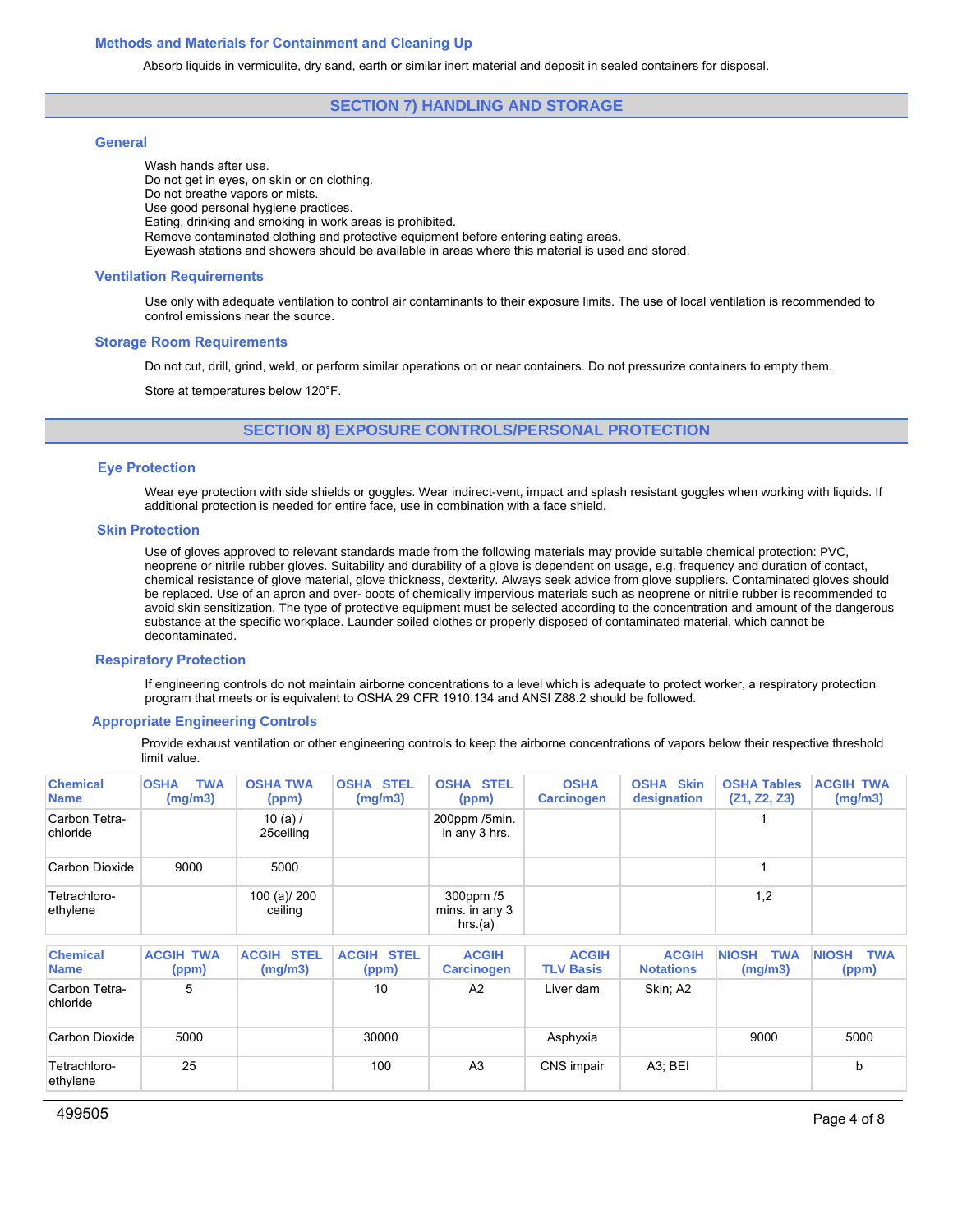| <b>Chemical</b><br><b>Name</b> | <b>STEL</b><br><b>NIOSH</b><br>(mg/m3) | <b>NIOSH STEL</b><br>(ppm) | <b>NIOSH</b><br><b>Carcinogen</b> |
|--------------------------------|----------------------------------------|----------------------------|-----------------------------------|
| Carbon Tetra-<br>chloride      | 12.6 <sub>b</sub>                      | 2h                         |                                   |
| Carbon Dioxide                 | 54000                                  | 30000                      |                                   |
| Tetrachloro-<br>ethylene       |                                        |                            |                                   |

(C) - Ceiling limit, A2 - Suspected Human Carcinogen, A3 - Confirmed Animal Carcinogen with Unknown Relevance to Humans, BEI - Substances for which there is a Biological Exposure Index or Indices, CNS - Central nervous system, dam - Damage, impair - Impairment

# **SECTION 9) PHYSICAL AND CHEMICAL PROPERTIES**

# **Physical and Chemical Properties**

| Density                      | 13.59 lb/gal       |  |
|------------------------------|--------------------|--|
| Density VOC                  | 0 lb/gal           |  |
| % VOC                        | 0%                 |  |
| Appearance                   | Clear liquid       |  |
| Odor Threshold Odor          | N.A.               |  |
| Description                  | N.A.               |  |
| pH                           | N.A.               |  |
| <b>Water Solubility</b>      | N.A.               |  |
| Flammability                 | Will not burn.     |  |
| Flash Point Symbol           | N.A.               |  |
| Flash Point                  | N.A.               |  |
| Viscosity                    | N.A.               |  |
| Lower Explosion Level        | N.A.               |  |
| <b>Upper Explosion Level</b> | N.A.               |  |
| Vapor Density Melting        | N.A.               |  |
| Point Freezing Point         | N.A.               |  |
| Low Boiling Point            | N.A.               |  |
| High Boiling Point           | N.A.               |  |
| Decomposition Pt             | N.A.               |  |
| Auto Ignition Temp           | N.A.               |  |
| <b>Evaporation Rate</b>      | Slower than ether. |  |

**SECTION 10) STABILITY AND REACTIVITY**

## **Stability**

The product is stable under normal storage conditions.

### **Conditions to Avoid**

High temperatures.

# **Incompatible Materials**

None known.

# **Hazardous Reactions/Polymerization**

Will not occur.

# **Hazard Decomposition Products**

None known.

**SECTION 11) TOXICOLOGICAL INFORMATION**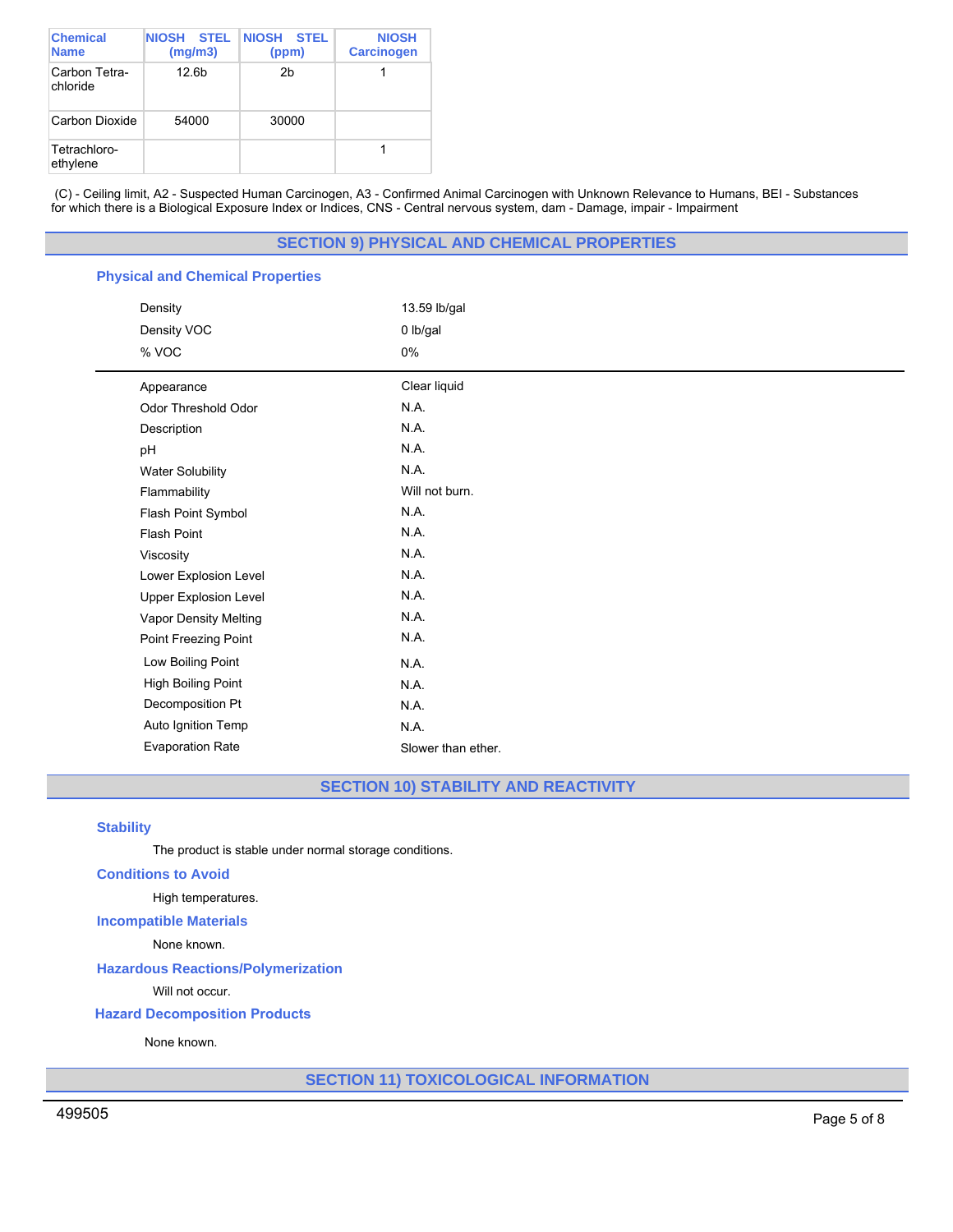## **Skin Corrosion/Irritation**

Causes skin irritation.

#### **Likely Route of Exposure**

Inhalation, ingestion, skin absorption.

#### **Serious Eye Damage/Irritation**

Causes serious eye irritation.

#### **Carcinogenicity**

May cause cancer.

**Germ Cell Mutagenicity**

#### No data available.

## **Reproductive Toxicity**

No data available.

## **Respiratory/Skin Sensitization**

May cause an allergic skin reaction.

# **Specific Target Organ Toxicity - Single Exposure**

May cause drowsiness or dizziness.

## **Specific Target Organ Toxicity - Repeated Exposure**

Causes damage to organs through prolonged or repeated exposure.

## **Aspiration Hazard**

No data available.

#### **Acute Toxicity**

No data available.

0000127-18-4 Tetrachloroethylene

LC5O (rat): Approximately 3786 ppm (4-hour exposure) (22); approximately 4000 ppm (4-hour exposure) (23) LC50 (mouse): 5200 ppm (4-hour exposure) (24) LD5O (oral, rat): Approximately 2600 mg/kg (cited as 1.6 mL/kg) (20) LD50 (oral, male rat): 3835 mg/kg (25) LD50 (oral, female rat): 3005 mg/kg (25) LD50 (dermal, rabbit): Greater than 3245 mg/kg (0/5 animals died) (2)

0000056-23-5 Carbon Tetrachloride

LC50 (rat): 8000 ppm (4-hour exposure) (24) LD50 (oral, male rat): 2500 mg/kg (25) LD50 (oral, rat): 2920 mg/kg (26) LD50 (dermal, guinea pig): greater than 15000 mg/kg (cited as greater than 0.94 mL/kg) (27) LD50 (dermal, rat): 5070 mg/kg (28, unconfirmed)

# **SECTION 12) ECOLOGICAL INFORMATION**

## **Toxicity**

Toxic to aquatic life with long lasting effects.

**Persistence and Degradability**

No data available.

**Bio-Accumulative Potential**

No data available.

# **Mobility in Soil**

No data available.

**Other Adverse Effects**

No data available.

**SECTION 13) DISPOSAL CONSIDERATIONS**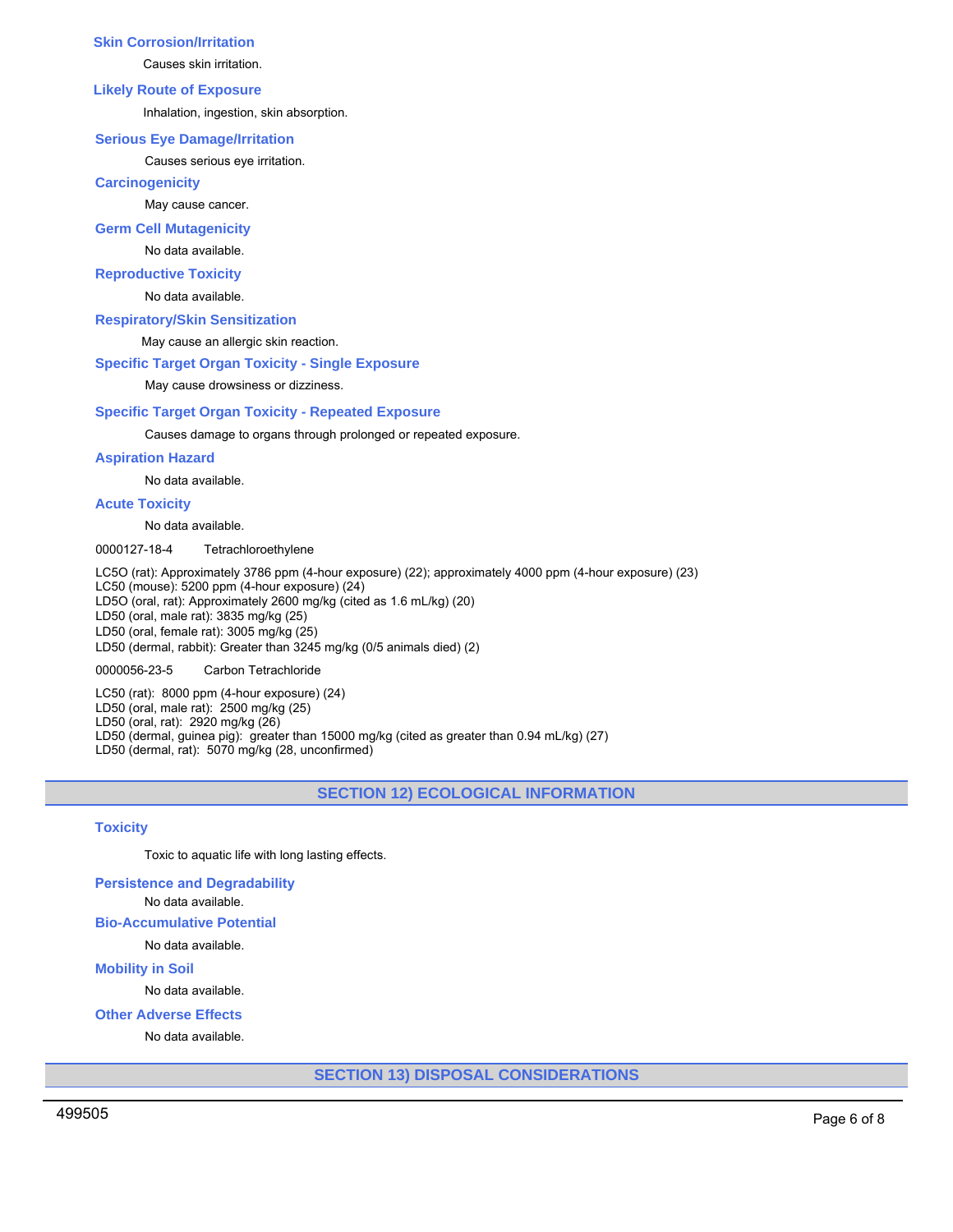## **Waste Disposal**

Under RCRA, it is the responsibility of the user of the product, to determine at the time of disposal whether the product meets RCRA criteria for hazardous waste. Waste management should be in full compliance with federal, state, and local laws. Empty containers retain product residue which may exhibit hazards of material, therefore do not pressurize, cut, glaze, weld or use for any other purposes. Return drums to reclamation centers for proper cleaning and reuse.

# **SECTION 14) TRANSPORT INFORMATION**

|                                            | <b>IATA Information</b>     | <b>IMDG Information</b> | <b>U.S. DOT</b><br><b>Information</b> |
|--------------------------------------------|-----------------------------|-------------------------|---------------------------------------|
| <b>UN number:</b>                          | UN1950                      | UN1950                  | UN1950                                |
| <b>Proper shipping</b><br>name:            | Aerosols, non-<br>flammable | Aerosols                | Aerosols                              |
| <b>Hazard class:</b>                       | 2.2                         | 2.2                     | 2.2                                   |
| <b>Packaging group:</b>                    | N.A.                        | N.A.                    | N.A.                                  |
| <b>Hazardous</b><br>substance (RQ):        |                             |                         | No Data Available                     |
| <b>Marine Pollutant:</b>                   |                             | No Data Available       | No Data Available                     |
| <b>Note / Special</b><br><b>Provision:</b> | (LTD QTY)                   | (LTD QTY)               | (LTD QTY)                             |
| <b>Toxic-Inhalation</b><br>Hazard:         |                             |                         | No Data Available                     |

# **SECTION 15) REGULATORY INFORMATION**

| <b>CAS</b>   | <b>Chemical Name</b> | % By Weight   | <b>Regulation List</b>                                                                                                |
|--------------|----------------------|---------------|-----------------------------------------------------------------------------------------------------------------------|
| 0000127-18-4 | Tetrachloroethylene  | 68% - 100%    | SARA313, CERCLA, HAPS,<br>SARA312, VHAPS, VOC exempt,<br>TSCA, RCRA, ACGIH, California<br>Proposition 65 Cancer, OSHA |
| 0000124-38-9 | Carbon Dioxide       | $12\% - 3\%$  | SARA312, TSCA, ACGIH, OSHA                                                                                            |
| 0000056-23-5 | Carbon Tetrachloride | $0.1\% - 2\%$ | SARA313, CERCLA, HAPS,<br>SARA312, VHAPS, TSCA, RCRA,<br>ACGIH, California Proposition 65<br>Cancer, OSHA             |

# **SECTION 16) OTHER INFORMATION**

## **Glossary**

ACGIH- American Conference of Governmental Industrial Hygienists; ANSI- American National Standards Institute; Canadian TDG-Canadian Transportation of Dangerous Goods; CAS- Chemical Abstract Service; Chemtrec- Chemical Transportation Emergency Center (US); CHIP- Chemical Hazard Information and Packaging; DSL- Domestic Substances List; EC- Equivalent Concentration; EH40 (UK)- HSE Guidance Note EH40 Occupational Exposure Limits; EPCRA- Emergency Planning and Community Right-To-Know Act; ESL-Effects screening levels; HMIS- Hazardous Material Information Service; LC- Lethal Concentration; LD- Lethal Dose; NFPA- National Fire Protection Association; OEL- Occupational Exposure Limits; OSHA- Occupational Safety and Health Administration, US Department of Labor; PEL- Permissible Exposure Limit; SARA (Title III)- Superfund Amendments and Reauthorization Act; SARA 313- Superfund Amendments and Reauthorization Act, Section 313; SCBA- Self-Contained Breathing Apparatus; STEL- Short Term Exposure Limit; TCEQ- Texas Commission on Environmental Quality; TLV- Threshold Limit Value; TSCA- Toxic Substances Control Act Public Law 94- 469; TWA- Time Weighted Value; US DOT- US Department of Transportation; WHMIS- Workplace Hazardous Materials Information System.